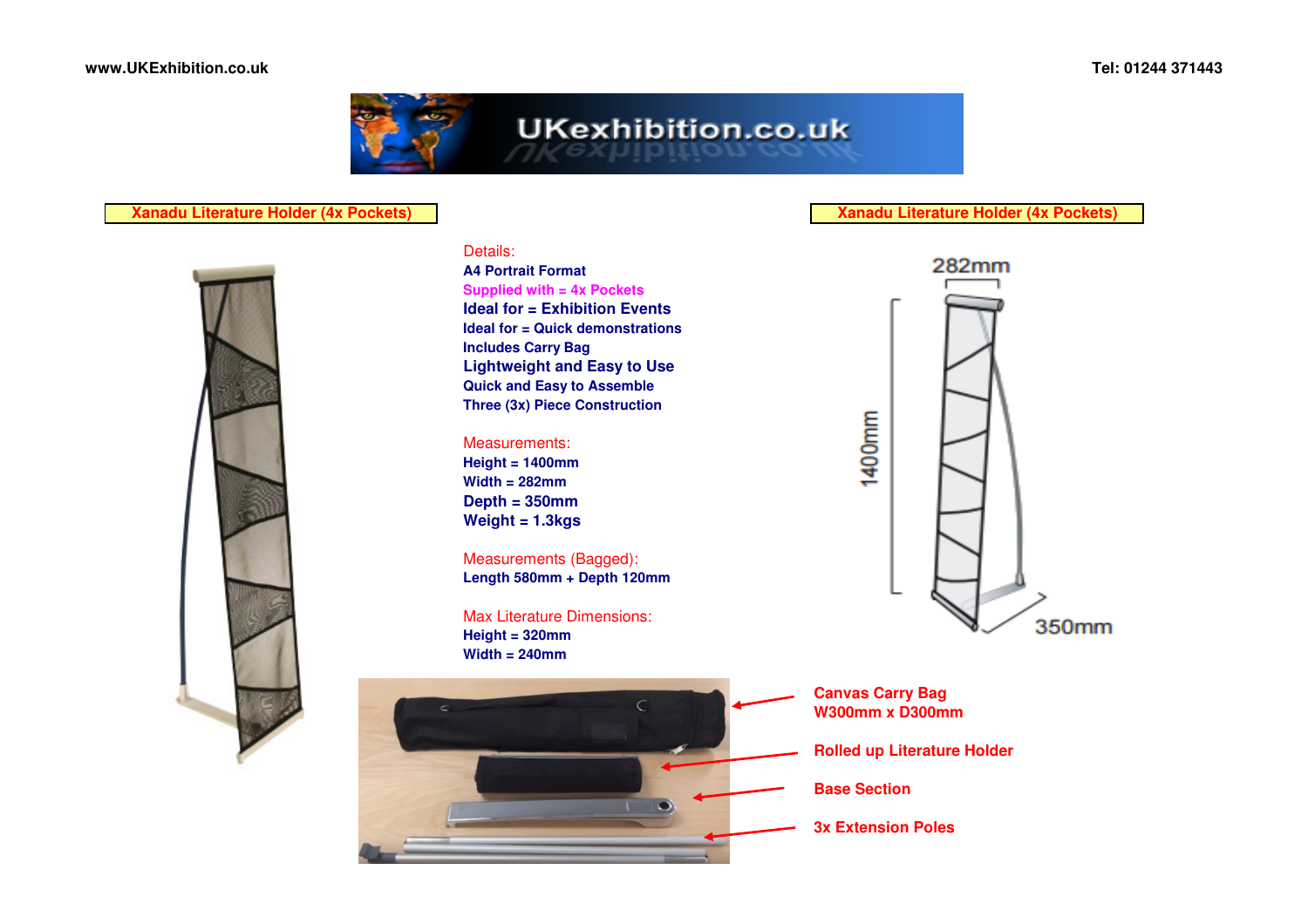

# **Xanadu Literature Holder (8x Pockets)**



# Details:

 **A4 Portrait Format Supplied with = 8x Pockets Ideal for = Exhibition Events Ideal for = Quick demonstrationsIncludes Carry Bag Lightweight and Easy to UseQuick and Easy to AssembleThree (3x) Piece Construction**

## Measurements (Erected):

**Height = 1390mm Width = 542mm Depth = 380mmWeight = 1.7kgs**

Measurements (Bagged):**Length 580mm + Depth 120mm**

Max Literature Dimensions:**Height = 320mmWidth = 240mm**



**Xanadu Literature Holder (8x Pockets)**



**Canvas Carry BagW300mm x D300mm**

**Rolled up Literature Holder**

**Base Section**

**3x Extension Poles**